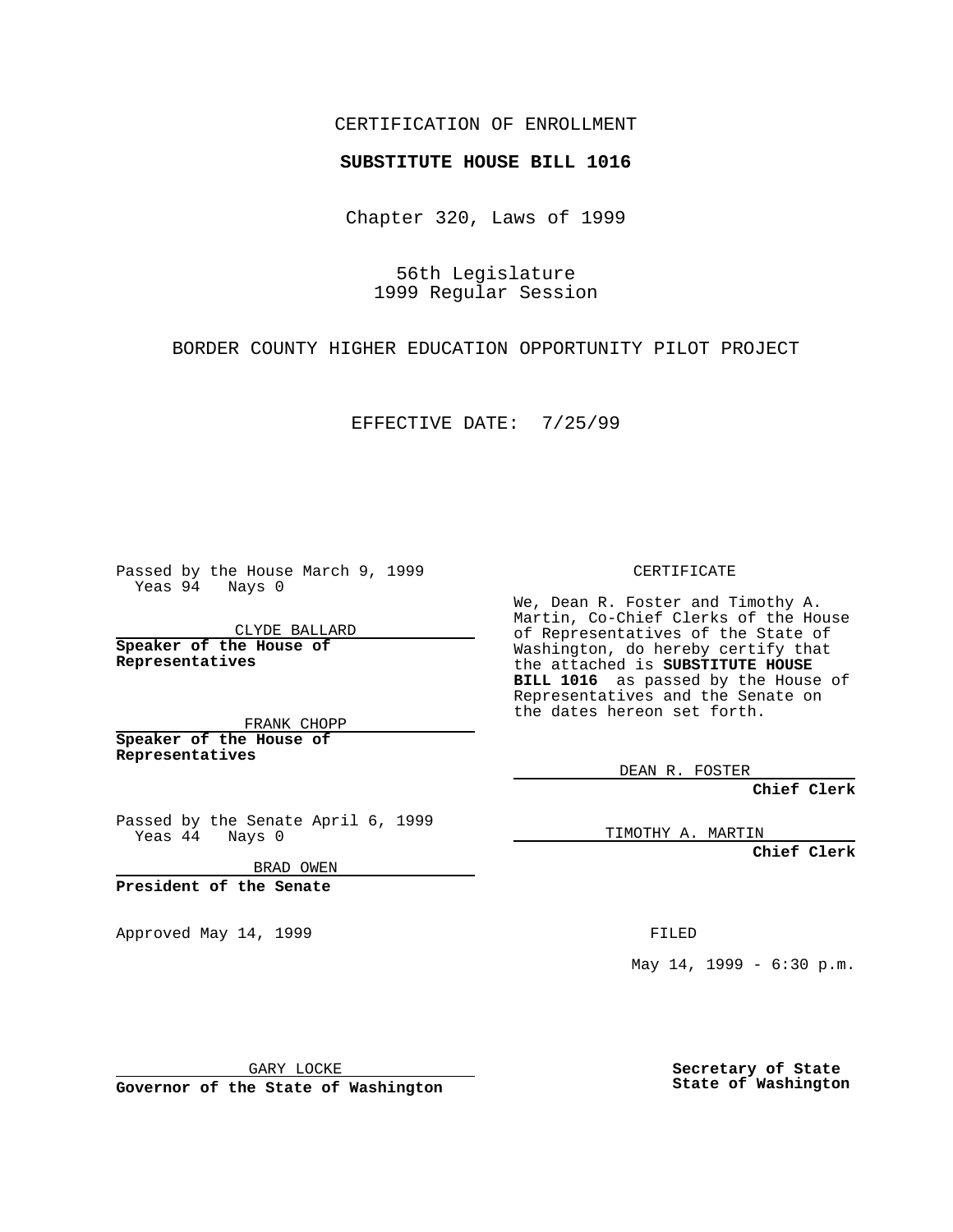## **SUBSTITUTE HOUSE BILL 1016** \_\_\_\_\_\_\_\_\_\_\_\_\_\_\_\_\_\_\_\_\_\_\_\_\_\_\_\_\_\_\_\_\_\_\_\_\_\_\_\_\_\_\_\_\_\_\_

\_\_\_\_\_\_\_\_\_\_\_\_\_\_\_\_\_\_\_\_\_\_\_\_\_\_\_\_\_\_\_\_\_\_\_\_\_\_\_\_\_\_\_\_\_\_\_

Passed Legislature - 1999 Regular Session

## **State of Washington 56th Legislature 1999 Regular Session**

**By** House Committee on Higher Education (originally sponsored by Representatives Carlson, Ogden, Kenney, Boldt, Pennington, Dunn, Hatfield, Doumit, Mielke, Talcott and Lantz)

Read first time 02/25/1999.

 AN ACT Relating to a pilot project on resident tuition rates for students residing in certain border counties; amending RCW 28B.15.012; adding new sections to chapter 28B.80 RCW; adding a new section to chapter 28B.15 RCW; and providing an expiration date.

BE IT ENACTED BY THE LEGISLATURE OF THE STATE OF WASHINGTON:

 NEW SECTION. **Sec. 1.** A new section is added to chapter 28B.80 RCW to read as follows:

 (1) The legislature finds that certain tuition policies in Oregon state are more responsive to the needs of students living in economic regions that cross the state border than the Washington state policies. Under Oregon policy, students who are Washington residents may enroll at Portland State University for eight credits or less and pay the same tuition as Oregon residents. Further, the state of Oregon passed legislation in 1997 to begin providing to its community colleges the same level of state funding for students residing in bordering states as students residing in Oregon.

 (2) The legislature intends to build on the recent Oregon initiatives regarding tuition policy for students in bordering states and to facilitate regional planning for higher education delivery by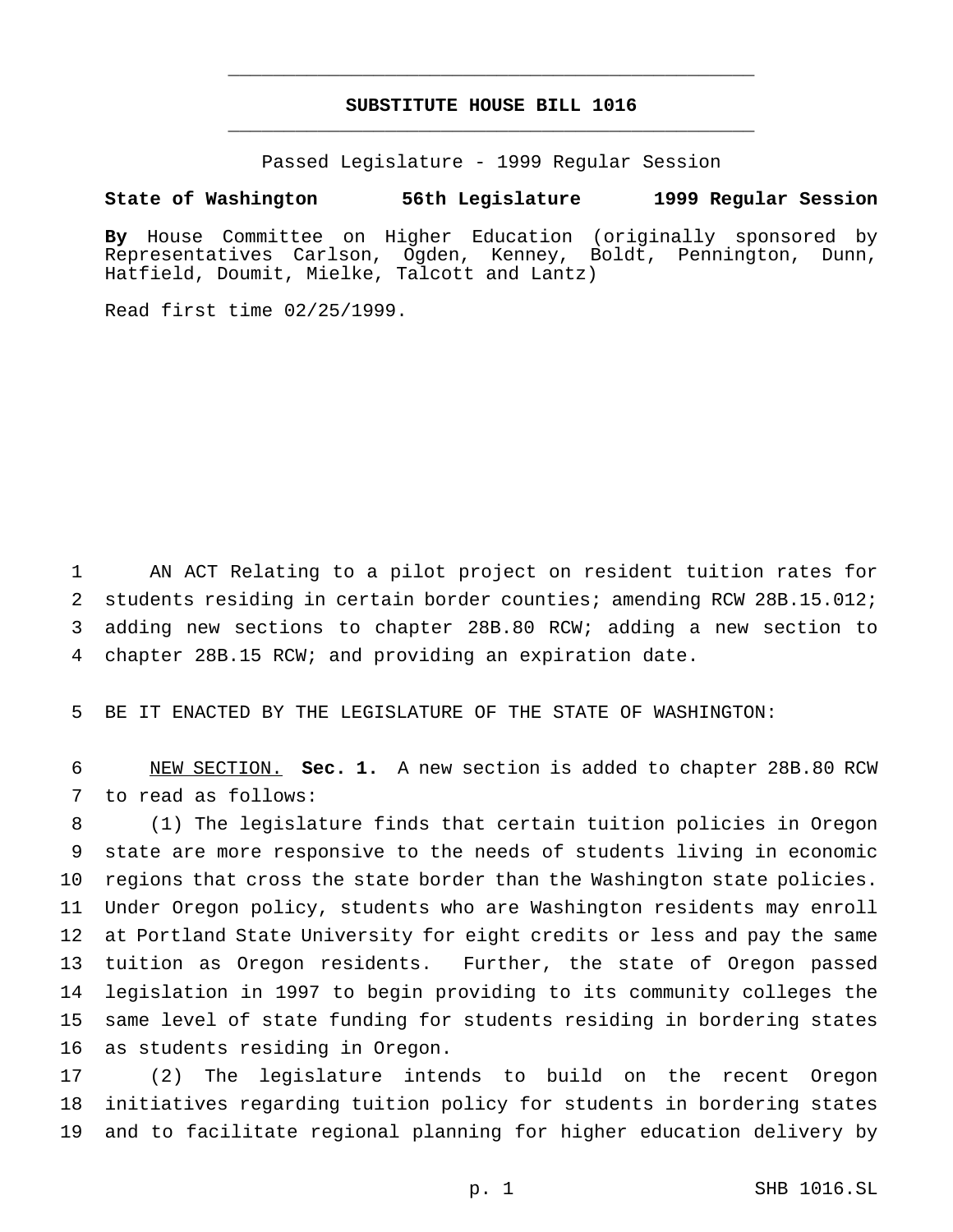creating a pilot project on resident tuition rates in four Washington counties that border Oregon state.

 NEW SECTION. **Sec. 2.** A new section is added to chapter 28B.80 RCW to read as follows:

 (1) The border county higher education opportunity pilot project is created. The purpose of the pilot project is to allow four Washington institutions of higher education that are located in four counties on the Oregon border to implement, on a trial basis, tuition policies that correspond to Oregon policies. Under the border county pilot project, Lower Columbia Community College, Grays Harbor Community College, and Clark Community College may enroll students who reside in the bordering Oregon counties of Columbia, Multnomah, Clatsop, and Washington at resident tuition rates. The Vancouver branch of Washington State University may enroll students who reside in the bordering Oregon counties of Columbia, Multnomah, Clatsop, and Washington for eight credits or less at resident tuition rates.

 (2) Washington institutions of higher education participating in the pilot project shall give priority program enrollment to Washington residents.

 NEW SECTION. **Sec. 3.** A new section is added to chapter 28B.80 RCW to read as follows:

 (1) The higher education coordinating board shall administer Washington's participation in the border county higher education opportunity pilot project.

 (2) By November 30, 2001, the board shall report to the governor and appropriate committees of the legislature on the results of the pilot project. For each participating Washington institution of higher education, the report shall analyze, by program, the impact of the pilot project on: Enrollment levels, distribution of students by residency, and enrollment capacity. The report shall also include a recommendation on the extent to which border county tuition policies should be revised or expanded.

 NEW SECTION. **Sec. 4.** A new section is added to chapter 28B.15 RCW to read as follows:

 For the purposes of determining resident tuition rates, "resident student" includes a resident of Oregon, residing in Columbia,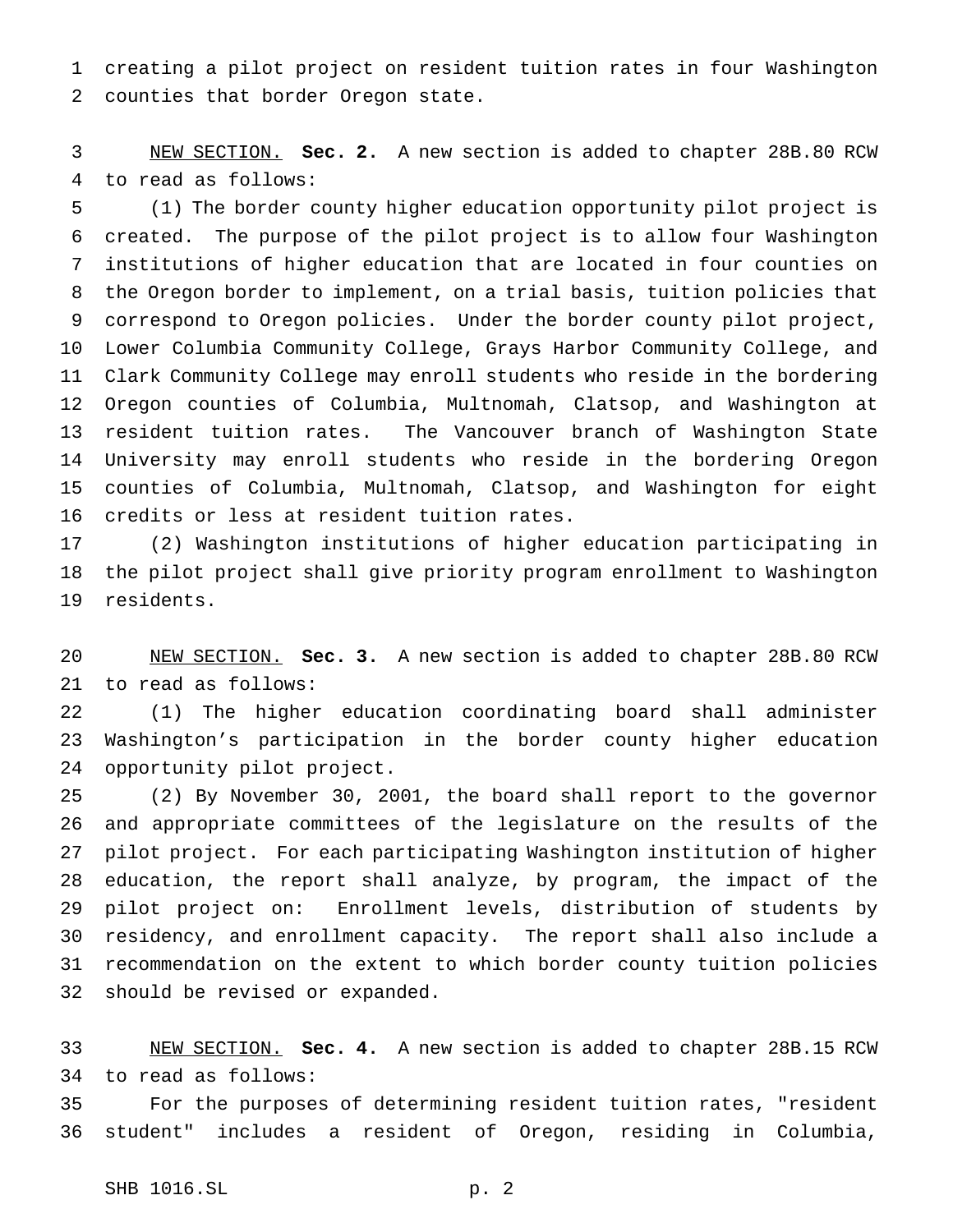Multnomah, Clatsop, or Washington county, who meets the following conditions:

 (1) The student is eligible to pay resident tuition rates under Oregon laws and has been domiciled in Columbia, Multnomah, Clatsop, or Washington county for at least ninety consecutive days immediately before enrollment at a community college located in Clark, Cowlitz, Wahkiakum, or Pacific county, Washington; or

 (2) The student is enrolled in courses located at the Vancouver branch of Washington State University for eight credits or less.

 **Sec. 5.** RCW 28B.15.012 and 1997 c 433 s 2 are each amended to read as follows:

Whenever used in chapter 28B.15 RCW:

 (1) The term "institution" shall mean a public university, college, or community college within the state of Washington.

(2) The term "resident student" shall mean:

 (a) A financially independent student who has had a domicile in the state of Washington for the period of one year immediately prior to the time of commencement of the first day of the semester or quarter for which the student has registered at any institution and has in fact established a bona fide domicile in this state primarily for purposes other than educational;

 (b) A dependent student, if one or both of the student's parents or legal guardians have maintained a bona fide domicile in the state of Washington for at least one year immediately prior to commencement of the semester or quarter for which the student has registered at any institution;

 (c) A student classified as a resident based upon domicile by an institution on or before May 31, 1982, who was enrolled at a state institution during any term of the 1982-1983 academic year, so long as such student's enrollment (excepting summer sessions) at an institution in this state is continuous;

 (d) Any student who has spent at least seventy-five percent of both his or her junior and senior years in high schools in this state, whose parents or legal guardians have been domiciled in the state for a period of at least one year within the five-year period before the student graduates from high school, and who enrolls in a public institution of higher education within six months of leaving high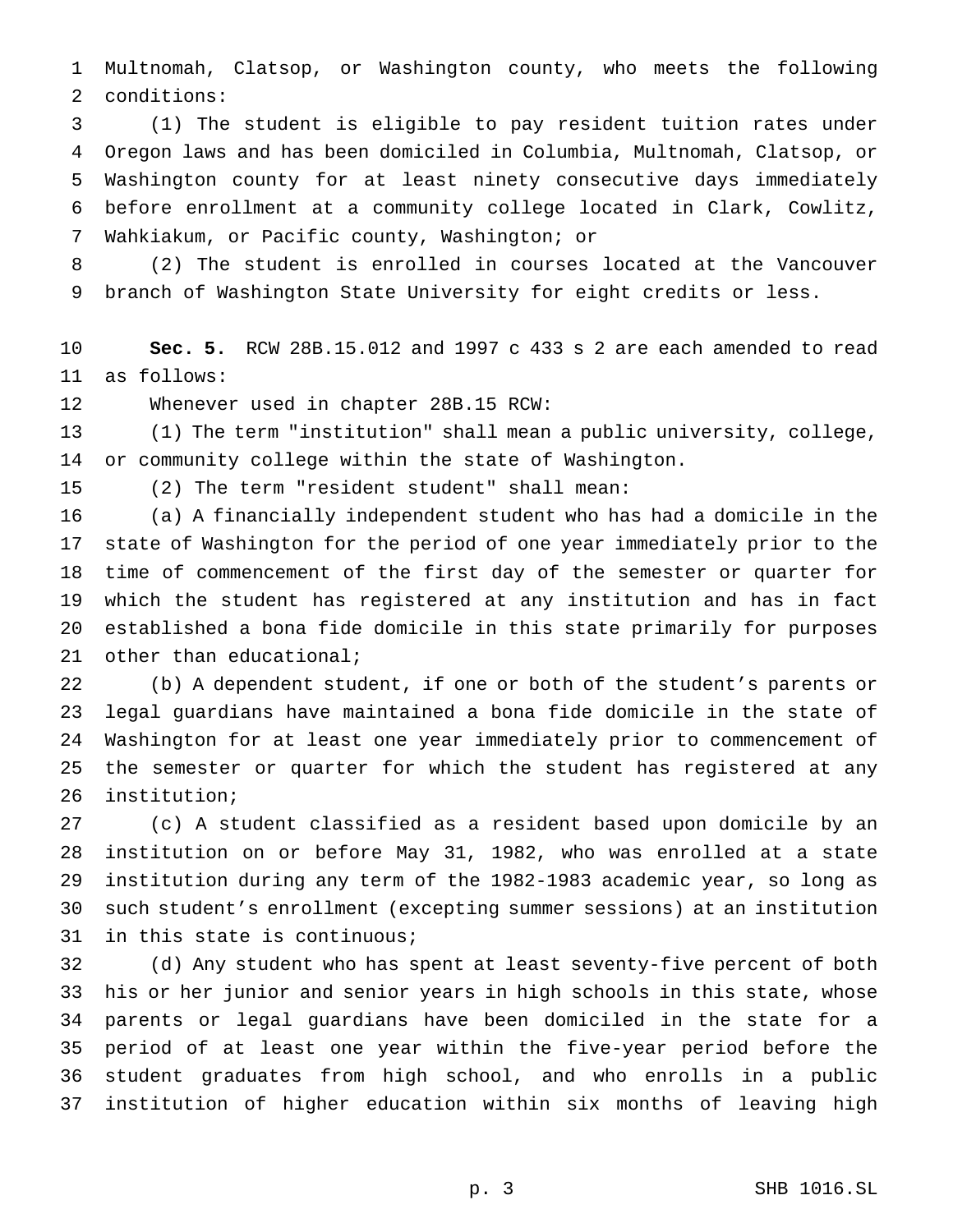school, for as long as the student remains continuously enrolled for 2 three quarters or two semesters in any calendar year;

 (e) A student who is the spouse or a dependent of a person who is on active military duty stationed in the state;

 (f) A student of an out-of-state institution of higher education who is attending a Washington state institution of higher education pursuant to a home tuition agreement as described in RCW 28B.15.725; or

8 (g) A student who meets the requirements of RCW 28B.15.0131 or 9 section 4 of this act: PROVIDED, That a nonresident student enrolled for more than six hours per semester or quarter shall be considered as attending for primarily educational purposes, and for tuition and fee paying purposes only such period of enrollment shall not be counted toward the establishment of a bona fide domicile of one year in this state unless such student proves that the student has in fact established a bona fide domicile in this state primarily for purposes other than educational.

 (3) The term "nonresident student" shall mean any student who does not qualify as a "resident student" under the provisions of RCW 28B.15.012 and 28B.15.013. Except for students qualifying under subsection (2)(f) of this section, a nonresident student shall include: (a) A student attending an institution with the aid of financial assistance provided by another state or governmental unit or agency thereof, such nonresidency continuing for one year after the completion 24 of such semester or quarter. This condition shall not apply to 25 students from Columbia, Multnomah, Clatsop, or Washington county, Oregon participating in the border county pilot project under sections 2 through 4 of this act.

 (b) A person who is not a citizen of the United States of America who does not have permanent or temporary resident status or does not hold "Refugee-Parolee" or "Conditional Entrant" status with the United States immigration and naturalization service or is not otherwise permanently residing in the United States under color of law and who does not also meet and comply with all the applicable requirements in RCW 28B.15.012 and 28B.15.013.

 (4) The term "domicile" shall denote a person's true, fixed and permanent home and place of habitation. It is the place where the student intends to remain, and to which the student expects to return when the student leaves without intending to establish a new domicile elsewhere. The burden of proof that a student, parent or guardian has